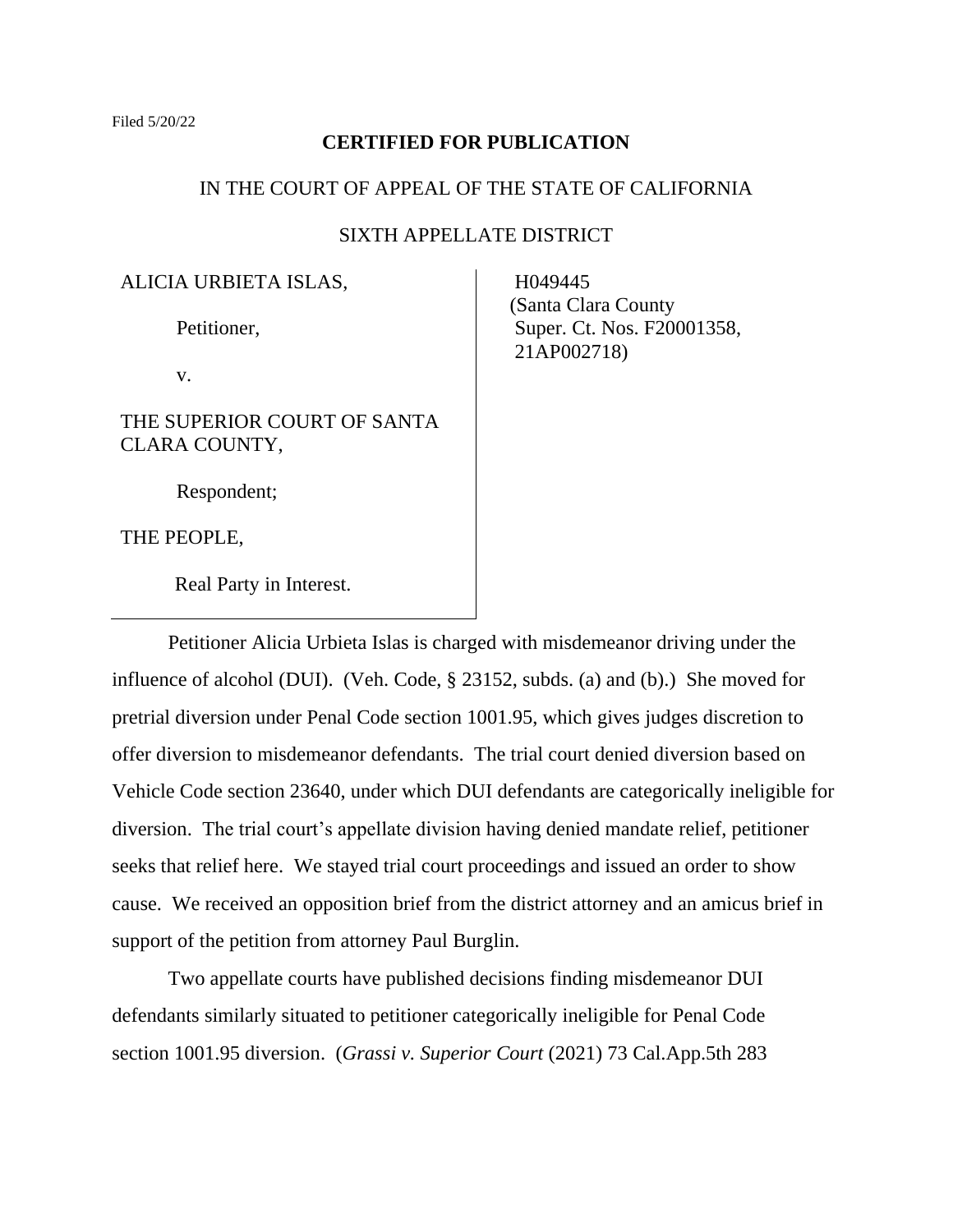(*Grassi*); *Tan v. Superior Court* (2022) 76 Cal.App.5th 130 (*Tan*).) We agree with the reasoning in those authorities and will therefore deny the petition for writ of mandate.

This matter presents a single issue: whether misdemeanor DUI defendants are categorically ineligible from Penal Code section 1001.95 diversion by operation of Vehicle Code section 23640. The issue is a question of statutory interpretation, which we review de novo. (*People v. Gonzalez* (2017) 2 Cal.5th 1138, 1141.) "As in any case involving statutory interpretation, our fundamental task here is to determine the Legislature's intent so as to effectuate the law's purpose." (*People v. Murphy* (2001) 25 Cal.4th 136, 142.) "We begin by examining the statute's words, giving them a plain and commonsense meaning." (*Ibid.*) We "consider the language of the entire scheme and related statutes, harmonizing the terms when possible." (*Riverside County Sheriff's Dept. v. Stiglitz* (2014) 60 Cal.4th 624, 632.) "When the language of a statute is clear, we need go no further." (*People v. Flores* (2003) 30 Cal.4th 1059, 1063 (*Flores*).) It is only when language is susceptible of more than one reasonable interpretation that "we may 'look to a variety of extrinsic aids, including the ostensible objects to be achieved, the evils to be remedied, the legislative history, public policy, contemporaneous administrative construction, and the statutory scheme of which the statute is a part.' " (*In re M.M.* (2012) 54 Cal.4th 530, 536.)

Penal Code section 1001.95, subdivision (a) states: "A judge in the superior court in which a misdemeanor is being prosecuted may, at the judge's discretion, and over the objection of a prosecuting attorney, offer diversion to a defendant pursuant to these provisions." Penal Code section 1001.95, subdivision (e) states that a "defendant may not be offered diversion" for any of the following charged offenses: Penal Code section 273.5 (inflicting corporal injury on a domestic violence victim); Penal Code section 243, subdivision (e) (battery on a domestic violence victim); Penal Code section 646.9 (stalking); and any offense for which a person would have to register under Penal Code section 290 (sex offender registration).

 $\mathcal{L}$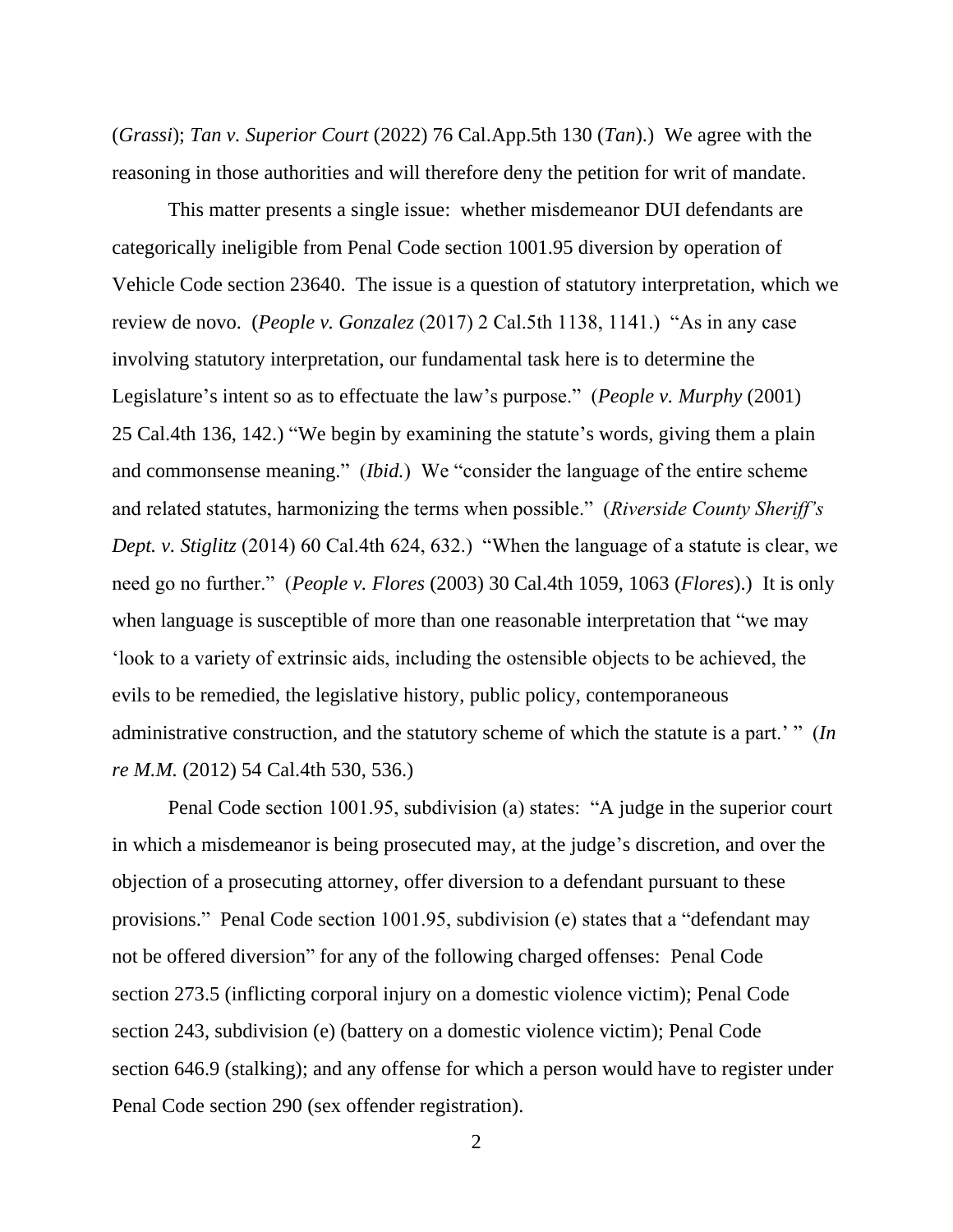Vehicle Code section 23640, subdivision (a) provides: "In any case in which a person is charged with a violation of Section 23152 or 23153, prior to acquittal or conviction, the court shall neither suspend nor stay the proceedings for the purpose of allowing the accused person to attend or participate, nor shall the court consider dismissal of or entertain a motion to dismiss the proceedings because the accused person attends or participates during that suspension, in any one or more education, training, or treatment programs, including, but not limited to, a driver improvement program, a treatment program for persons who are habitual users of alcohol or other alcoholism program, a program designed to offer alcohol services to problem drinkers, an alcohol or drug education program, or a treatment program for persons who are habitual users of drugs or other drug-related program."

#### *GRASSI V. SUPERIOR COURT* **AND** *TAN V. SUPERIOR COURT*

Two appellate courts have considered the identical issue presented here and determined that misdemeanor DUI defendants are categorically ineligible for Penal Code section 1001.95 diversion by operation of Vehicle Code section 23640. (*Grassi*, *supra*, 73 Cal.App.5th 283, 308; *Tan*, *supra*, 76 Cal.App.5th 130.) As both decisions rely on similar reasoning, we summarize only the latter.

Tan petitioned for a writ of mandate in the appellate court after the trial court denied his petition for Penal Code section 1001.95 diversion in a misdemeanor DUI case. (*Tan*, *supra*, 76 Cal.App.5th at p. 135. Undesignated statutory references are to the Penal Code.) The *Tan* court first examined the language of the two relevant statutes, noting that section 1001.95 vests judges with discretion to offer diversion for misdemeanor defendants unless the offense is one listed in subdivision (e) of that section, whereas under Vehicle Code section 23640 "diversion is categorically unavailable to DUI defendants." (*Tan*, at p. 137.) The court harmonized the statutes by interpreting Vehicle Code section 23640 as an exception to the availability of diversion provided by section 1001.95. The court noted that "section 1001.95 does not make specific reference

3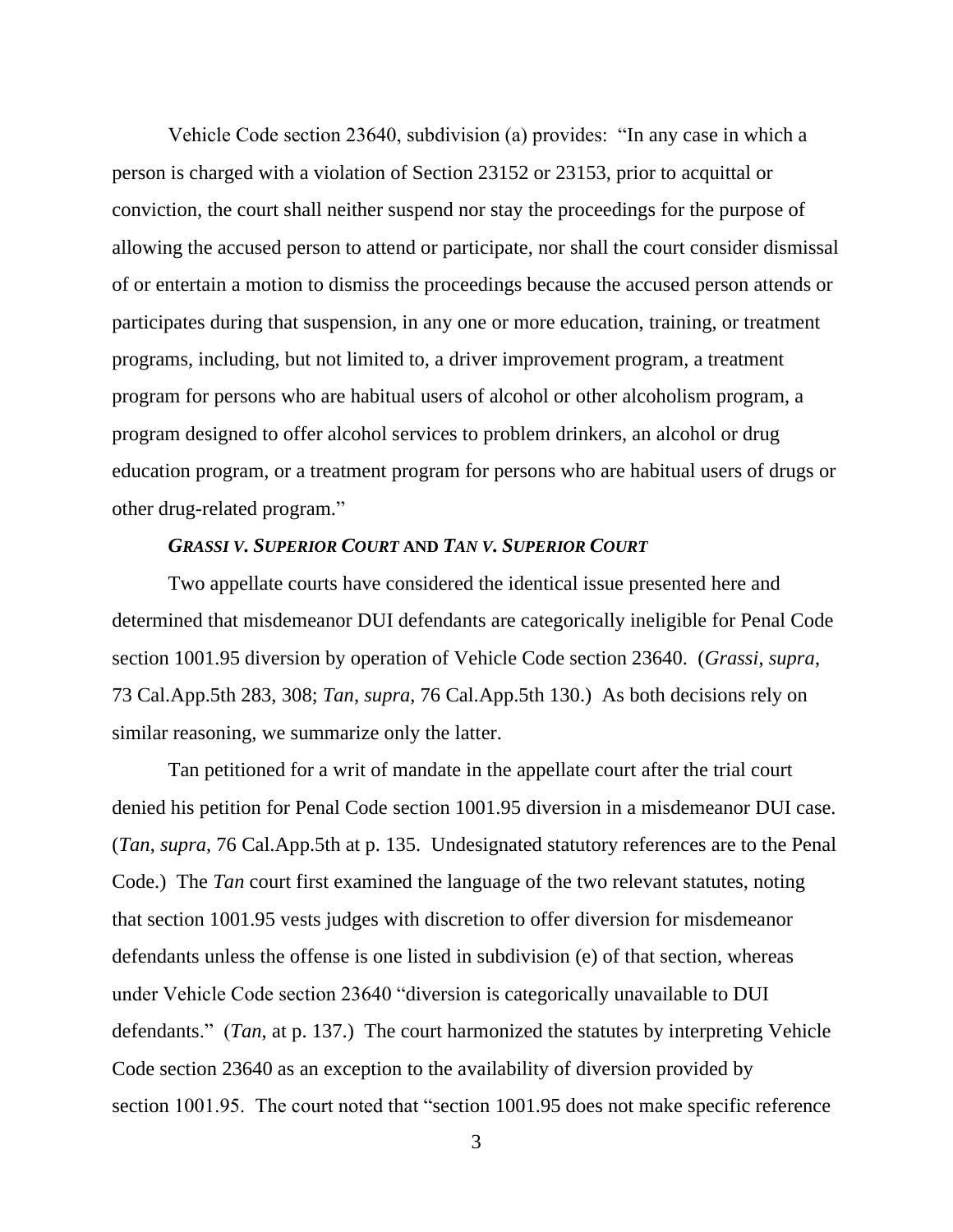to Vehicle Code section 23640, nor does it include any other language indicating an intent to establish an exception to section 23640's unambiguous prohibition of diversion in all DUI cases." (*Tan,* at p. 138.) The court reasoned that "nothing in the language of [section 1001.95,] subdivision (e) indicates that the list of offenses is exclusive," and excluding DUI offenses based on Vehicle Code section 23640 therefore did not conflict with the language of section 1001.95. (*Tan,* at p. 139.) Because "nothing in section 1001.95 indicates an affirmative intent to allow misdemeanor diversion for DUIs and Vehicle Code section 23640 clearly prohibits it," the court concluded that section 1001.95 diversion is categorically unavailable to DUI defendants. (*Tan,* at p. 139.)

The *Tan* court went on to address other arguments about legislative intent. Regarding legislative history, the court determined the "very limited legislative history available" did not provide any clarity regarding legislative intent. (*Tan*, *supra*, 76 Cal.App.5th at p. 140.) Statements in early floor analyses of what would become section 1001.95 to the effect that no misdemeanors would be statutorily excluded were contrary to the final text of the legislation and its four non-exclusive categories of ineligible offenses. (*Tan*, at pp. 140–141; see § 1001.95, subd. (e).) Floor statements by one assemblymember and one senator to the effect that DUI defendants would be eligible for diversion under what would become section 1001.95 were unpersuasive because "we cannot rely on statements from individual legislators as reflections of the Legislature's collective intent." (*Tan*, at p. 141; citing *Graham v. DaimlerChrysler Corp.* (2004) 34 Cal.4th 553, 572, fn. 5.)

Regarding Tan's arguments about the canons of statutory construction, the *Tan*  court "agree[d] with the thoughtful analysis of the *Grassi* court that these general canons of statutory construction are of little assistance in resolving the question posed here." (*Tan*, *supra*, 76 Cal.App.5th at p. 143; see *Grassi*, *supra*, 73 Cal.App.5th at pp. 303–307.) The principle that more specific statutory provisions prevail over general ones does not

4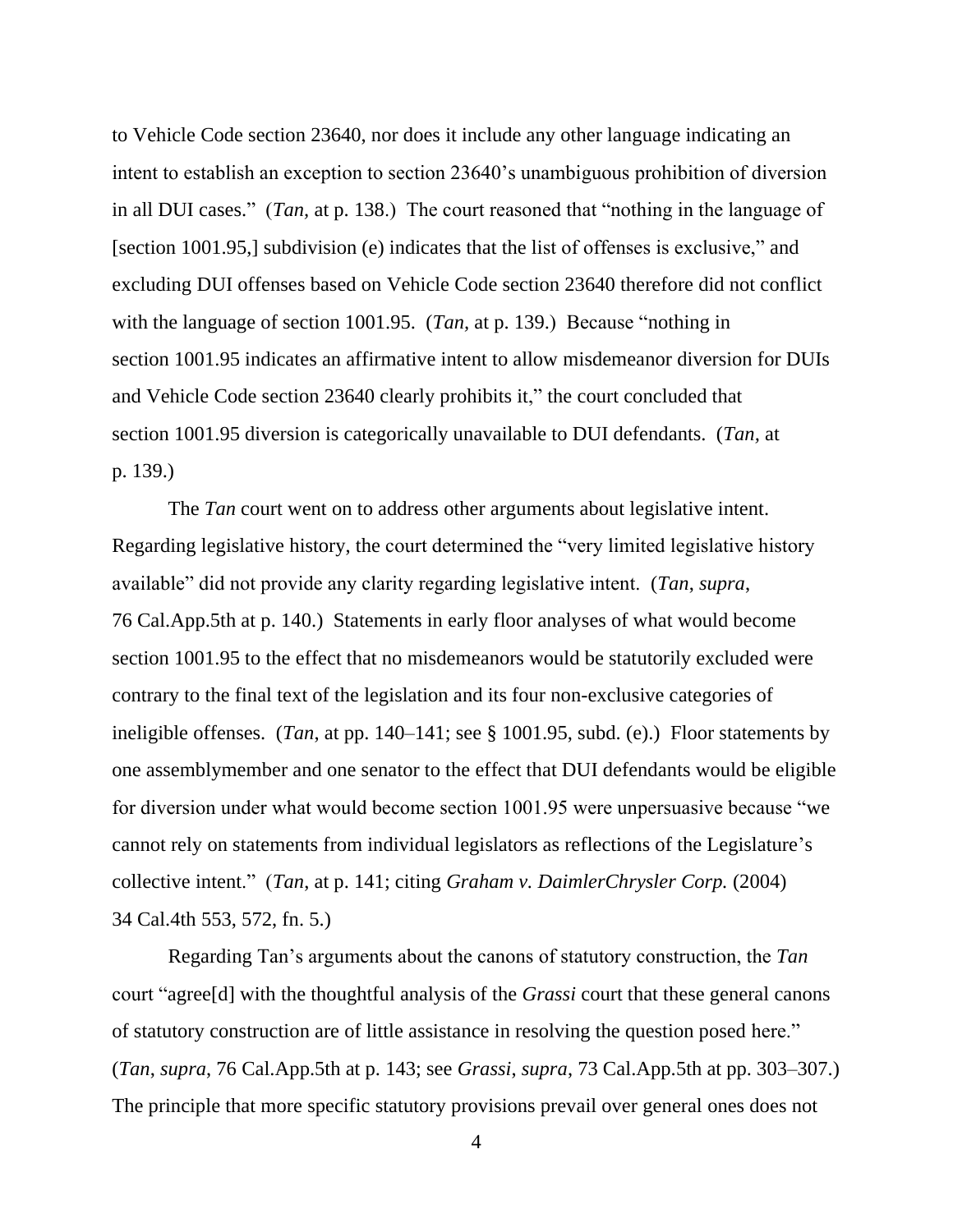resolve the issue because either statute can be construed as the more specific depending on the focus. And "while generally later enacted statutes prevail over earlier enacted statutes, in this case application of that principle conflicts with the command that we are to construe statutes together where possible and avoid implied repeals of existing law." (*Tan*, at p. 143*.*) The court also concluded that the rule of lenity (which calls for ambiguity in a criminal statute to be resolved in a defendant's favor) applies only when there is an " " " 'egregious ambiguity and uncertainty' " " " in a statute and there is no such ambiguity in the statutes at issue. (*Id.* at p. 142, fn. 7.)

The *Tan* court considered the interaction between Vehicle Code section 23640 and other diversion statutes, including sections 1001.20 (developmental disabilities) and 1001.36 (mental health disorders). (*Tan*, *supra*, 76 Cal.App.5th at pp. 149–151.) The court explained that comparisons to those diversion programs did not aid in resolving this issue because the "other diversion programs and their legislative histories are all marked by significant differences from section 1001.95." (*Id.* at p. 150.) Even after considering other diversion programs and cases interpreting them, the court remained "unconvinced the failure to use the same exclusionary language employed in other diversion statutes reflects legislative intent to allow diversion for a group of offenders expressly prohibited from qualification under Vehicle Code section 23640." (*Id.* at p. 151*.*) The *Tan* court concluded "section 1001.95 and Vehicle Code section 23640 can be harmonized and read together so that section 1001.95 allows a judge to grant misdemeanor diversion in his or her discretion except when a defendant has been charged with a DUI or one of the offenses listed in section 1001.95, subdivision (e)." (*Ibid*.)

5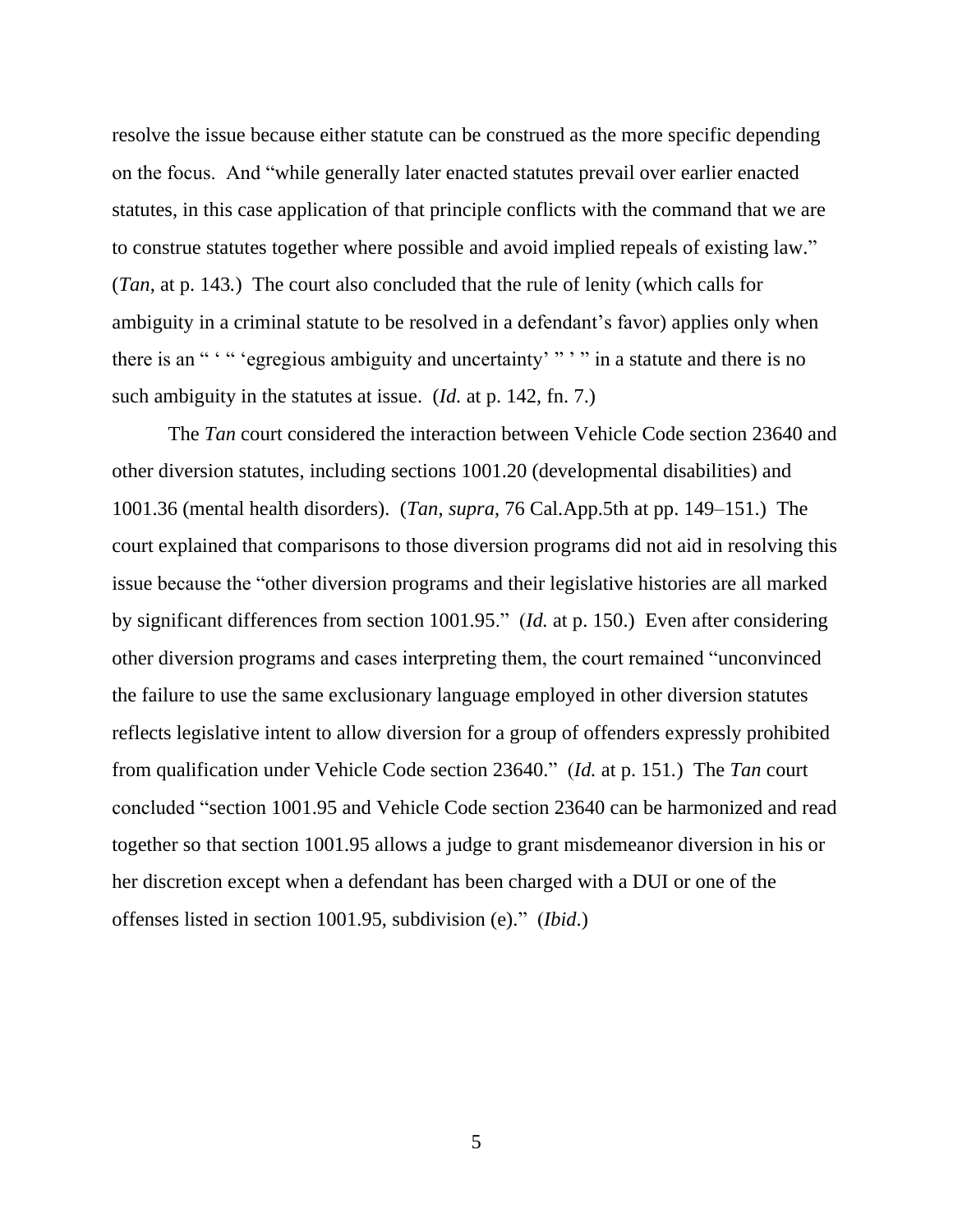#### **PETITIONER IS CATEGORICALLY EXCLUDED FROM SECTION 1001.95 DIVERSION**

Petitioner's arguments mirror those that were thoroughly addressed in the wellreasoned *Tan* and *Grassi* opinions.<sup>1</sup> Petitioner suggests that other materials not discussed in *Tan* shed light on legislative intent, including a statement from the Legislative Counsel's Digest and a signing statement from the Governor. But those materials are not germane to our review because the plain language of the two statutes, considered together, is unambiguous. (*Flores*, *supra*, 30 Cal.4th at p. 1063; see also *Moore v. Superior Court* (2020) 58 Cal.App.5th 561, 582, fn. 12 [Governor's post hoc signing statement not binding, and not a reliable indicator of legislative intent]; *California Teachers' Assn. v. Governing Board* (1983) 141 Cal.App.3d 606, 614 ["If a law is clear the Legislative Counsel's Digest must be disregarded."].) We agree with *Tan* and *Grassi*, and conclude that petitioner is categorically ineligible for diversion under section 1001.95 by operation of Vehicle Code section 23640.

### **DISPOSITION**

The petition for writ of mandate is denied. Upon issuance of the remittitur, the temporary stay order is vacated.

<sup>&</sup>lt;sup>1</sup> Petitioner was charged in this case several months before section 1001.95 took effect in January 2021. Though not addressed by the parties, consistent with *Grassi* and *Tan* we conclude that the new law applies retroactively to nonfinal cases like petitioner's because it provides a potential ameliorative benefit to criminal defendants. (*Tan*, *supra*, 76 Cal.App.5th at p. 136, fn. 5; citing *In re Estrada* (1965) 63 Cal.2d 740.)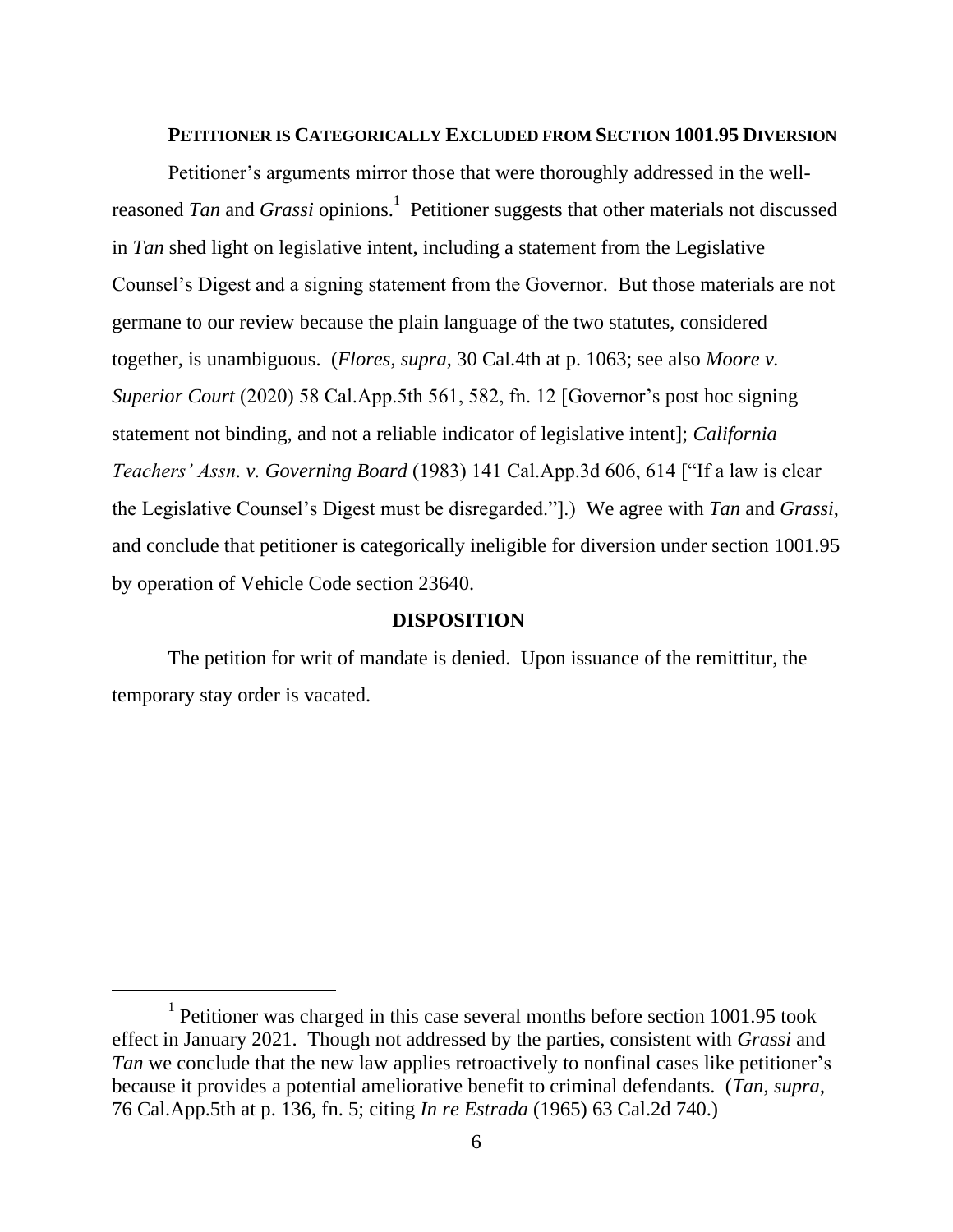Grover, J.

\_\_\_\_\_\_\_\_\_\_\_\_\_\_\_\_\_\_\_\_\_\_\_\_\_\_\_\_\_\_\_\_\_\_\_\_

**WE CONCUR:**

Elia, Acting P. J.

\_\_\_\_\_\_\_\_\_\_\_\_\_\_\_\_\_\_\_\_\_\_\_\_\_\_\_\_

\_\_\_\_\_\_\_\_\_\_\_\_\_\_\_\_\_\_\_\_\_\_\_\_\_\_\_\_

Wilson, J.

H049445 - *Islas v. Superior Court*